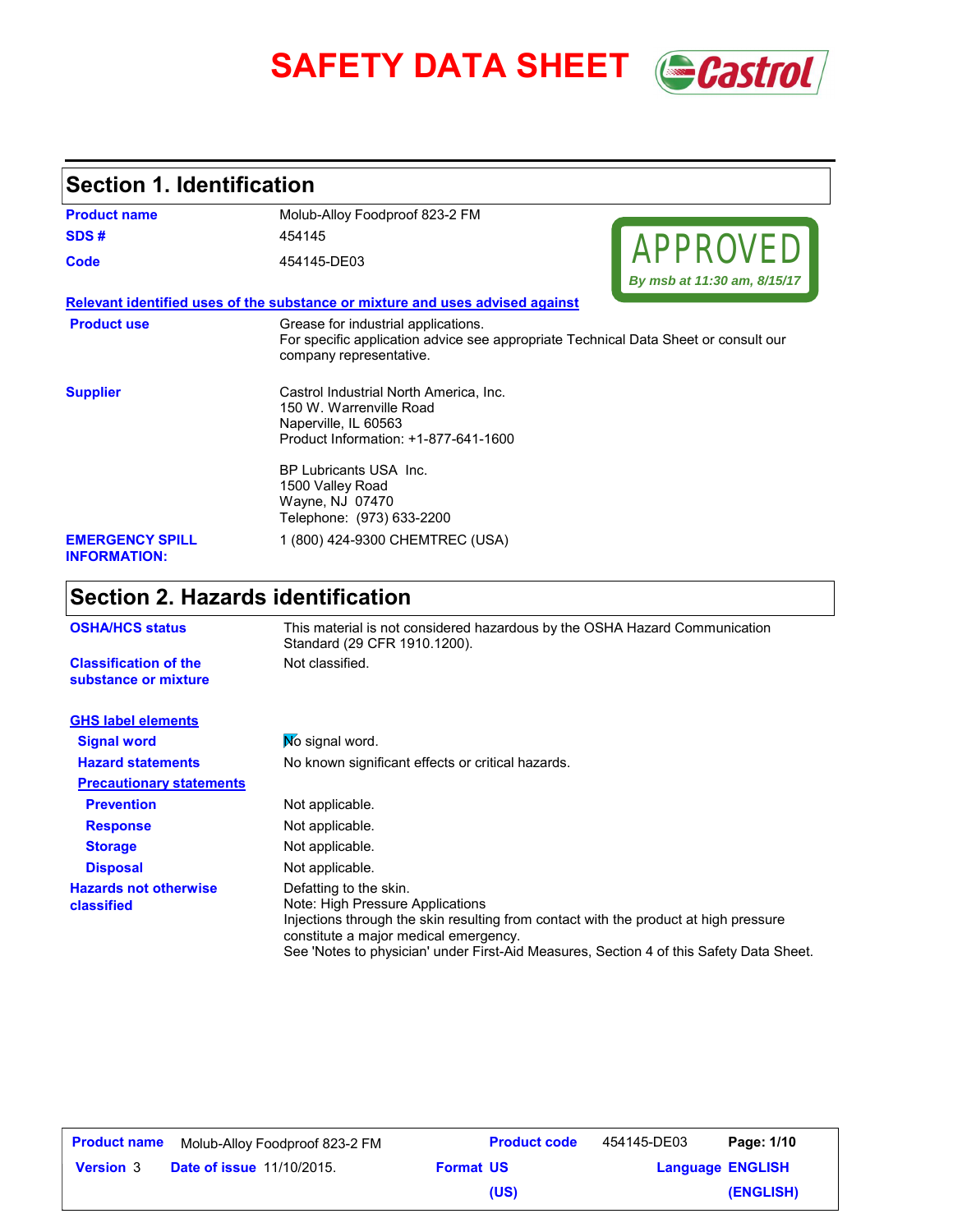## **Section 3. Composition/information on ingredients**

Highly refined mineral oil and additives. Thickening agent.

#### **Substance/mixture**

| Mixture |  |
|---------|--|

| <b>Ingredient name</b>       | <b>CAS number</b> | $\frac{9}{6}$ |
|------------------------------|-------------------|---------------|
| white mineral oil, petroleum | 8042-47-5         | ≥75 - <90     |
| Zinc oxide                   | 1314-13-2         | $≥5 - < 10$   |
| calcium carbonate            | 1471-34-1         | $\geq$ 3 - <5 |

Any concentration shown as a range is to protect confidentiality or is due to batch variation.

**There are no additional ingredients present which, within the current knowledge of the supplier and in the concentrations applicable, are classified as hazardous to health or the environment and hence require reporting in this section.**

**Occupational exposure limits, if available, are listed in Section 8.**

## **Section 4. First aid measures**

#### **Description of necessary first aid measures**

| <b>Eye contact</b>                | In case of contact, immediately flush eyes with plenty of water for at least 15 minutes.<br>Evelids should be held away from the eyeball to ensure thorough rinsing. Check for and<br>remove any contact lenses. Get medical attention. |
|-----------------------------------|-----------------------------------------------------------------------------------------------------------------------------------------------------------------------------------------------------------------------------------------|
| <b>Skin contact</b>               | Wash skin thoroughly with soap and water or use recognized skin cleanser. Remove<br>contaminated clothing and shoes. Wash clothing before reuse. Clean shoes thoroughly<br>before reuse. Get medical attention if symptoms occur.       |
| <b>Inhalation</b>                 | If inhaled, remove to fresh air. Get medical attention if symptoms occur.                                                                                                                                                               |
| <b>Ingestion</b>                  | Do not induce vomiting unless directed to do so by medical personnel. Get medical<br>attention if symptoms occur.                                                                                                                       |
| <b>Protection of first-aiders</b> | No action shall be taken involving any personal risk or without suitable training.                                                                                                                                                      |

#### **Most important symptoms/effects, acute and delayed**

**See Section 11 for more detailed information on health effects and symptoms.**

#### **Indication of immediate medical attention and special treatment needed, if necessary**

| <b>Notes to physician</b>  | Treatment should in general be symptomatic and directed to relieving any effects.<br>Note: High Pressure Applications<br>Injections through the skin resulting from contact with the product at high pressure<br>constitute a major medical emergency. Injuries may not appear serious at first but within<br>a few hours tissue becomes swollen, discolored and extremely painful with extensive<br>subcutaneous necrosis.<br>Surgical exploration should be undertaken without delay. Thorough and extensive<br>debridement of the wound and underlying tissue is necessary to minimize tissue loss and<br>prevent or limit permanent damage. Note that high pressure may force the product<br>considerable distances along tissue planes. |
|----------------------------|----------------------------------------------------------------------------------------------------------------------------------------------------------------------------------------------------------------------------------------------------------------------------------------------------------------------------------------------------------------------------------------------------------------------------------------------------------------------------------------------------------------------------------------------------------------------------------------------------------------------------------------------------------------------------------------------------------------------------------------------|
| <b>Specific treatments</b> | No specific treatment.                                                                                                                                                                                                                                                                                                                                                                                                                                                                                                                                                                                                                                                                                                                       |

### **Section 5. Fire-fighting measures**

#### **Extinguishing media**

| <b>Suitable extinguishing</b><br>media               | In case of fire, use water fog, alcohol resistant foam, dry chemical or carbon dioxide<br>extinguisher or spray.                                                                                                            |
|------------------------------------------------------|-----------------------------------------------------------------------------------------------------------------------------------------------------------------------------------------------------------------------------|
| Unsuitable extinguishing<br>media                    | Do not use water jet.                                                                                                                                                                                                       |
| <b>Specific hazards arising</b><br>from the chemical | Fire water contaminated with this material must be contained and prevented from being<br>discharged to any waterway, sewer or drain. In a fire or if heated, a pressure increase<br>will occur and the container may burst. |

| <b>Product name</b> | Molub-Alloy Foodproof 823-2 FM   |                  | <b>Product code</b> | 454145-DE03 | Page: 2/10              |
|---------------------|----------------------------------|------------------|---------------------|-------------|-------------------------|
| <b>Version 3</b>    | <b>Date of issue 11/10/2015.</b> | <b>Format US</b> |                     |             | <b>Language ENGLISH</b> |
|                     |                                  |                  | (US)                |             | (ENGLISH)               |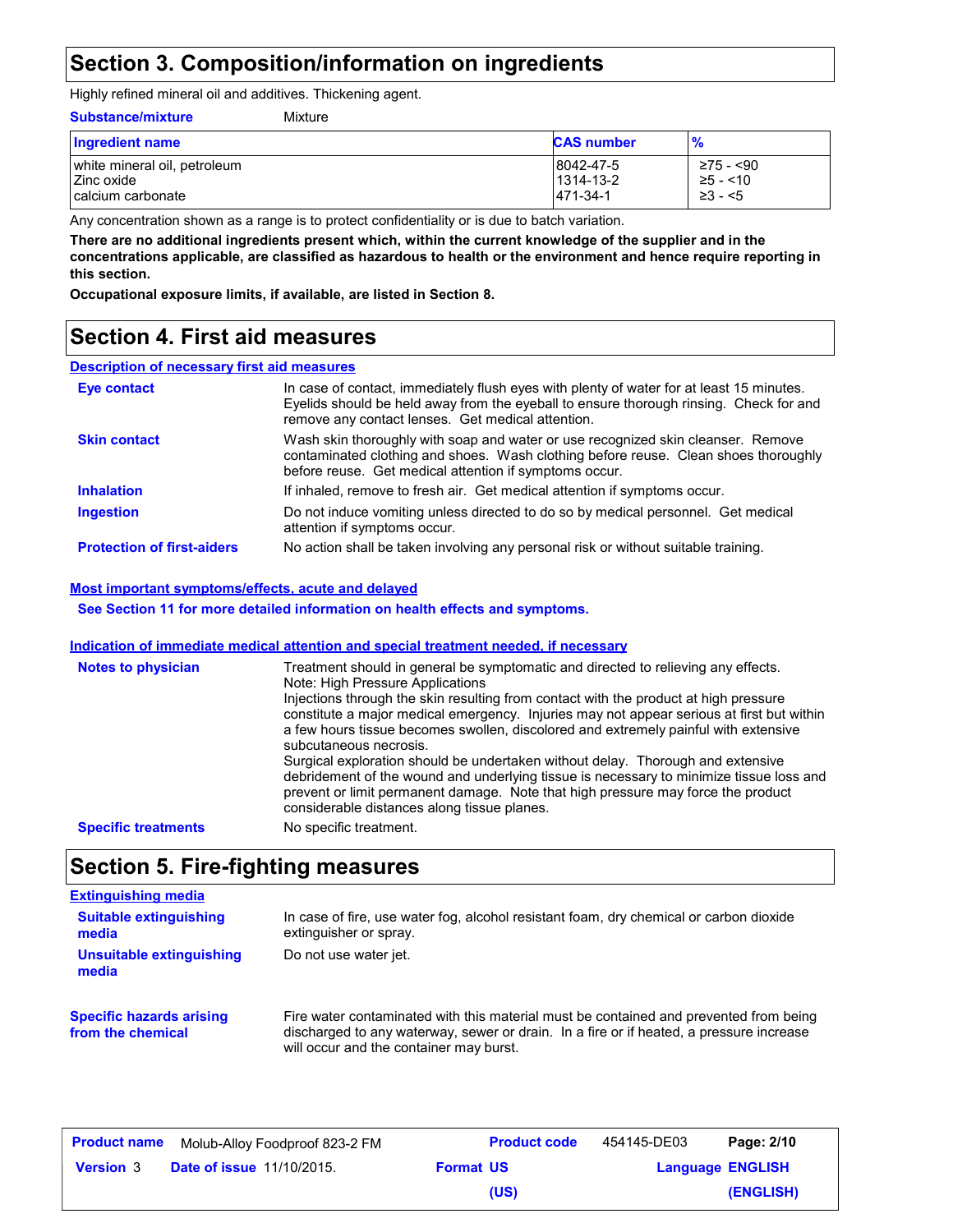# **Section 5. Fire-fighting measures**

| <b>Hazardous combustion</b><br>products                  | Combustion products may include the following:<br>carbon dioxide<br>carbon monoxide<br>sulfur oxides<br>metal oxide/oxides                                                                        |
|----------------------------------------------------------|---------------------------------------------------------------------------------------------------------------------------------------------------------------------------------------------------|
| <b>Special protective actions</b><br>for fire-fighters   | Promptly isolate the scene by removing all persons from the vicinity of the incident if<br>there is a fire. No action shall be taken involving any personal risk or without suitable<br>training. |
| <b>Special protective</b><br>equipment for fire-fighters | Fire-fighters should wear positive pressure self-contained breathing apparatus (SCBA)<br>and full turnout gear.                                                                                   |

## **Section 6. Accidental release measures**

|                                                              | <b>Personal precautions, protective equipment and emergency procedures</b>                                                                                                                                                                                                                                                                                                                                                                                                                                                                                                                      |
|--------------------------------------------------------------|-------------------------------------------------------------------------------------------------------------------------------------------------------------------------------------------------------------------------------------------------------------------------------------------------------------------------------------------------------------------------------------------------------------------------------------------------------------------------------------------------------------------------------------------------------------------------------------------------|
| For non-emergency<br>personnel                               | No action shall be taken involving any personal risk or without suitable training.<br>Evacuate surrounding areas. Keep unnecessary and unprotected personnel from<br>entering. Do not touch or walk through spilled material. Put on appropriate personal<br>protective equipment. Floors may be slippery; use care to avoid falling.                                                                                                                                                                                                                                                           |
| For emergency responders                                     | If specialised clothing is required to deal with the spillage, take note of any information in<br>Section 8 on suitable and unsuitable materials. See also the information in "For non-<br>emergency personnel".                                                                                                                                                                                                                                                                                                                                                                                |
| <b>Environmental precautions</b>                             | Avoid dispersal of spilled material and runoff and contact with soil, waterways, drains<br>and sewers. Inform the relevant authorities if the product has caused environmental<br>pollution (sewers, waterways, soil or air). Water polluting material. May be harmful to<br>the environment if released in large quantities.                                                                                                                                                                                                                                                                   |
| <b>Methods and materials for containment and cleaning up</b> |                                                                                                                                                                                                                                                                                                                                                                                                                                                                                                                                                                                                 |
| <b>Small spill</b>                                           | Stop leak if without risk. Move containers from spill area. Absorb with an inert material<br>and place in an appropriate waste disposal container. Dispose of via a licensed waste<br>disposal contractor.                                                                                                                                                                                                                                                                                                                                                                                      |
| Large spill                                                  | Stop leak if without risk. Move containers from spill area. Prevent entry into sewers,<br>water courses, basements or confined areas. Contain and collect spillage with non-<br>combustible, absorbent material e.g. sand, earth, vermiculite or diatomaceous earth and<br>place in container for disposal according to local regulations. If emergency personnel<br>are unavailable, contain spilled material. Suction or scoop the spill into appropriate<br>disposal or recycling vessels, then cover spill area with oil absorbent. Dispose of via a<br>licensed waste disposal contractor. |

# **Section 7. Handling and storage**

| <b>Precautions for safe handling</b>                                             |                                                                                                                                                                                                                                                                                                                                                                                                                                                                                                                                                                                               |
|----------------------------------------------------------------------------------|-----------------------------------------------------------------------------------------------------------------------------------------------------------------------------------------------------------------------------------------------------------------------------------------------------------------------------------------------------------------------------------------------------------------------------------------------------------------------------------------------------------------------------------------------------------------------------------------------|
| <b>Protective measures</b>                                                       | Put on appropriate personal protective equipment (see Section 8). Avoid contact of<br>spilled material and runoff with soil and surface waterways.                                                                                                                                                                                                                                                                                                                                                                                                                                            |
| <b>Advice on general</b><br>occupational hygiene                                 | Eating, drinking and smoking should be prohibited in areas where this material is<br>handled, stored and processed. Wash thoroughly after handling. Remove contaminated<br>clothing and protective equipment before entering eating areas. See also Section 8 for<br>additional information on hygiene measures.                                                                                                                                                                                                                                                                              |
| <b>Conditions for safe storage,</b><br>including any<br><b>incompatibilities</b> | Store in accordance with local regulations. Store in original container protected from<br>direct sunlight in a dry, cool and well-ventilated area, away from incompatible materials<br>(see Section 10) and food and drink. Keep container tightly closed and sealed until<br>ready for use. Store and use only in equipment/containers designed for use with this<br>product. Containers that have been opened must be carefully resealed and kept upright<br>to prevent leakage. Do not store in unlabeled containers. Use appropriate containment<br>to avoid environmental contamination. |

| <b>Product name</b> | Molub-Alloy Foodproof 823-2 FM   |                  | <b>Product code</b> | 454145-DE03             | Page: 3/10 |
|---------------------|----------------------------------|------------------|---------------------|-------------------------|------------|
| <b>Version 3</b>    | <b>Date of issue 11/10/2015.</b> | <b>Format US</b> |                     | <b>Language ENGLISH</b> |            |
|                     |                                  |                  | (US)                |                         | (ENGLISH)  |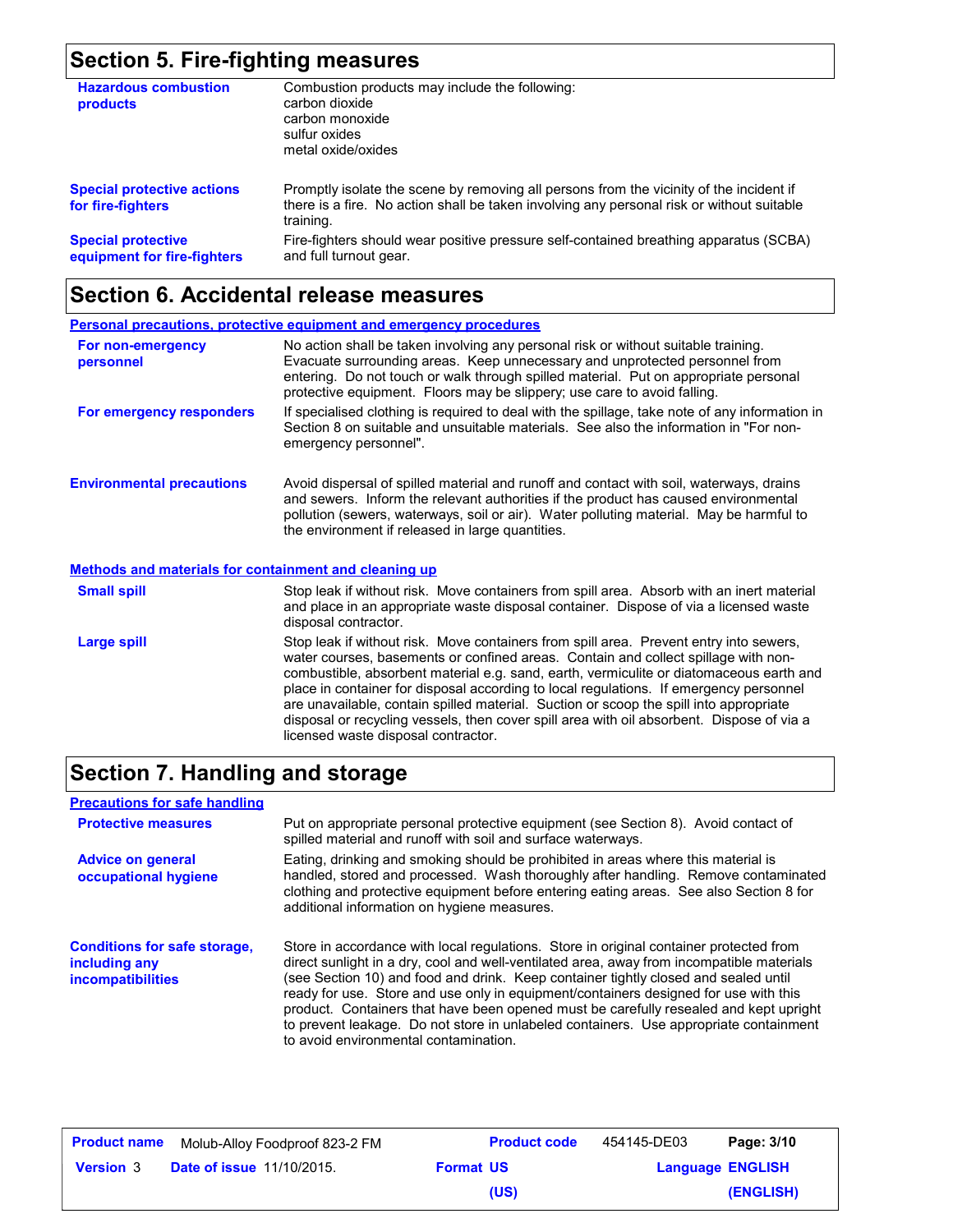## **Section 8. Exposure controls/personal protection**

#### **Control parameters**

**Occupational exposure limits**

| <b>Ingredient name</b>       | <b>Exposure limits</b>                                                                                                                                                                                                                                                                                                                                                                                                                                                                                           |
|------------------------------|------------------------------------------------------------------------------------------------------------------------------------------------------------------------------------------------------------------------------------------------------------------------------------------------------------------------------------------------------------------------------------------------------------------------------------------------------------------------------------------------------------------|
| white mineral oil, petroleum | <b>ACGIH TLV (United States).</b><br>TWA: 5 mg/m <sup>3</sup> 8 hours. Issued/Revised:<br>11/2009 Form: Inhalable fraction<br><b>OSHA PEL (United States).</b><br>TWA: 5 mg/m <sup>3</sup> 8 hours. Issued/Revised:<br>6/1993                                                                                                                                                                                                                                                                                    |
| Zinc oxide                   | <b>OSHA PEL (United States).</b><br>TWA: 5 mg/m <sup>3</sup> 8 hours. Issued/Revised:<br>6/1993 Form: Fume<br>TWA: 5 mg/m <sup>3</sup> 8 hours. Issued/Revised:<br>6/1993 Form: Respirable fraction<br>TWA: 15 mg/m <sup>3</sup> 8 hours. Issued/Revised:<br>6/1993 Form: Total dust<br><b>ACGIH TLV (United States).</b><br>STEL: 10 mg/m <sup>3</sup> 15 minutes. Issued/Revised:<br>1/2003 Form: Respirable fraction<br>TWA: 2 mg/m <sup>3</sup> 8 hours. Issued/Revised:<br>1/2003 Form: Respirable fraction |
| calcium carbonate            | <b>OSHA PEL (United States).</b><br>TWA: 5 mg/m <sup>3</sup> 8 hours. Issued/Revised:<br>6/1993 Form: Respirable fraction<br>TWA: 15 mg/m <sup>3</sup> 8 hours. Issued/Revised:<br>6/1993 Form: Total dust                                                                                                                                                                                                                                                                                                       |

While specific OELs for certain components may be shown in this section, other components may be present in any mist, vapor or dust produced. Therefore, the specific OELs may not be applicable to the product as a whole and are provided for guidance only.

| <b>Appropriate engineering</b><br>controls | All activities involving chemicals should be assessed for their risks to health, to ensure<br>exposures are adequately controlled. Personal protective equipment should only be<br>considered after other forms of control measures (e.g. engineering controls) have been<br>suitably evaluated. Personal protective equipment should conform to appropriate<br>standards, be suitable for use, be kept in good condition and properly maintained.<br>Your supplier of personal protective equipment should be consulted for advice on<br>selection and appropriate standards. For further information contact your national<br>organisation for standards.<br>Provide exhaust ventilation or other engineering controls to keep the relevant airborne<br>concentrations below their respective occupational exposure limits.<br>The final choice of protective equipment will depend upon a risk assessment. It is<br>important to ensure that all items of personal protective equipment are compatible. |
|--------------------------------------------|------------------------------------------------------------------------------------------------------------------------------------------------------------------------------------------------------------------------------------------------------------------------------------------------------------------------------------------------------------------------------------------------------------------------------------------------------------------------------------------------------------------------------------------------------------------------------------------------------------------------------------------------------------------------------------------------------------------------------------------------------------------------------------------------------------------------------------------------------------------------------------------------------------------------------------------------------------------------------------------------------------|
| <b>Environmental exposure</b><br>controls  | Emissions from ventilation or work process equipment should be checked to ensure they<br>comply with the requirements of environmental protection legislation. In some cases,<br>fume scrubbers, filters or engineering modifications to the process equipment will be<br>necessary to reduce emissions to acceptable levels.                                                                                                                                                                                                                                                                                                                                                                                                                                                                                                                                                                                                                                                                              |
| <b>Individual protection measures</b>      |                                                                                                                                                                                                                                                                                                                                                                                                                                                                                                                                                                                                                                                                                                                                                                                                                                                                                                                                                                                                            |
| <b>Hygiene measures</b>                    | Wash hands, forearms and face thoroughly after handling chemical products, before<br>eating, smoking and using the lavatory and at the end of the working period.<br>Appropriate techniques should be used to remove potentially contaminated clothing.<br>Wash contaminated clothing before reusing. Ensure that eyewash stations and safety<br>showers are close to the workstation location.                                                                                                                                                                                                                                                                                                                                                                                                                                                                                                                                                                                                            |
| <b>Eye/face protection</b>                 | Safety glasses with side shields.                                                                                                                                                                                                                                                                                                                                                                                                                                                                                                                                                                                                                                                                                                                                                                                                                                                                                                                                                                          |
| <b>Skin protection</b>                     |                                                                                                                                                                                                                                                                                                                                                                                                                                                                                                                                                                                                                                                                                                                                                                                                                                                                                                                                                                                                            |

| <b>Product name</b> | Molub-Alloy Foodproof 823-2 FM   |                  | <b>Product code</b> | 454145-DE03             | Page: 4/10 |
|---------------------|----------------------------------|------------------|---------------------|-------------------------|------------|
| <b>Version 3</b>    | <b>Date of issue 11/10/2015.</b> | <b>Format US</b> |                     | <b>Language ENGLISH</b> |            |
|                     |                                  |                  | (US)                |                         | (ENGLISH)  |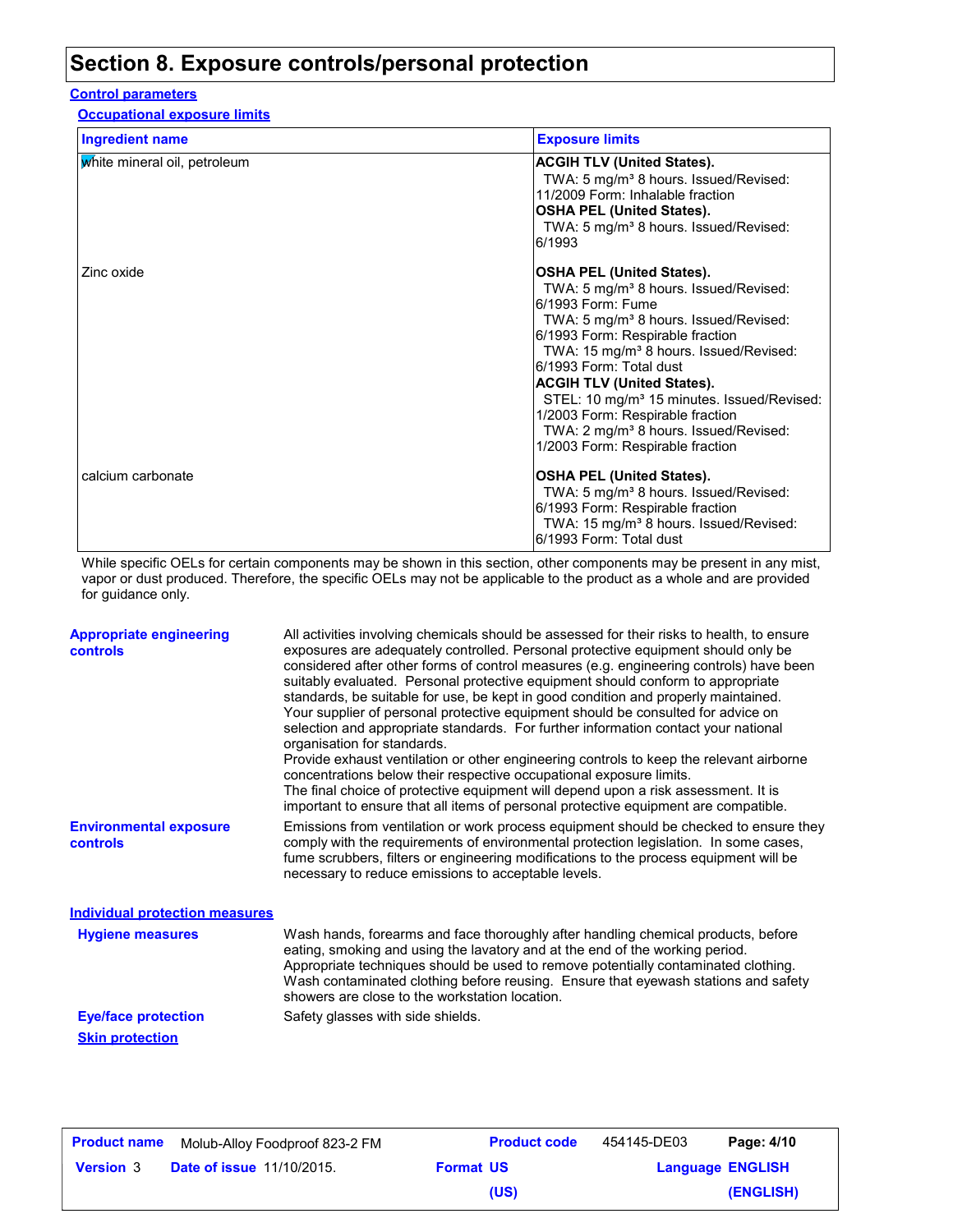# **Section 8. Exposure controls/personal protection**

| <b>Hand protection</b>        | Wear protective gloves if prolonged or repeated contact is likely. Wear chemical<br>resistant gloves. Recommended: Nitrile gloves. The correct choice of protective gloves<br>depends upon the chemicals being handled, the conditions of work and use, and the<br>condition of the gloves (even the best chemically resistant glove will break down after<br>repeated chemical exposures). Most gloves provide only a short time of protection<br>before they must be discarded and replaced. Because specific work environments and<br>material handling practices vary, safety procedures should be developed for each<br>intended application. Gloves should therefore be chosen in consultation with the supplier/<br>manufacturer and with a full assessment of the working conditions. |
|-------------------------------|-----------------------------------------------------------------------------------------------------------------------------------------------------------------------------------------------------------------------------------------------------------------------------------------------------------------------------------------------------------------------------------------------------------------------------------------------------------------------------------------------------------------------------------------------------------------------------------------------------------------------------------------------------------------------------------------------------------------------------------------------------------------------------------------------|
|                               | Consult your supervisor or Standard Operating Procedure (S.O.P) for special handling<br>instructions.                                                                                                                                                                                                                                                                                                                                                                                                                                                                                                                                                                                                                                                                                         |
| <b>Body protection</b>        | Use of protective clothing is good industrial practice.<br>Cotton or polyester/cotton overalls will only provide protection against light superficial<br>contamination that will not soak through to the skin. Overalls should be laundered on a<br>regular basis. When the risk of skin exposure is high (e.g. when cleaning up spillages or<br>if there is a risk of splashing) then chemical resistant aprons and/or impervious chemical<br>suits and boots will be required.<br>Personal protective equipment for the body should be selected based on the task being<br>performed and the risks involved and should be approved by a specialist before handling<br>this product.                                                                                                         |
| <b>Other skin protection</b>  | Appropriate footwear and any additional skin protection measures should be selected<br>based on the task being performed and the risks involved and should be approved by a<br>specialist before handling this product.                                                                                                                                                                                                                                                                                                                                                                                                                                                                                                                                                                       |
| <b>Respiratory protection</b> | In case of insufficient ventilation, wear suitable respiratory equipment.<br>The correct choice of respiratory protection depends upon the chemicals being handled,<br>the conditions of work and use, and the condition of the respiratory equipment. Safety<br>procedures should be developed for each intended application. Respiratory protection<br>equipment should therefore be chosen in consultation with the supplier/manufacturer<br>and with a full assessment of the working conditions.                                                                                                                                                                                                                                                                                         |

# **Section 9. Physical and chemical properties**

| <b>Appearance</b>                                 |                                                                            |
|---------------------------------------------------|----------------------------------------------------------------------------|
| <b>Physical state</b>                             | Grease                                                                     |
| Color                                             | White.                                                                     |
| Odor                                              | Mot available.                                                             |
| <b>Odor threshold</b>                             | Not available.                                                             |
| рH                                                | Not available.                                                             |
| <b>Melting point</b>                              | Not available.                                                             |
| <b>Boiling point</b>                              | Not available.                                                             |
| <b>Flash point</b>                                | Øpen cup: 272°C (521.6°F) [Cleveland.]                                     |
| <b>Evaporation rate</b>                           | Not available.                                                             |
| <b>Flammability (solid, gas)</b>                  | Not applicable. Based on - Physical state                                  |
| Lower and upper explosive<br>(flammable) limits   | Not available.                                                             |
| <b>Vapor pressure</b>                             | Not available.                                                             |
| <b>Vapor density</b>                              | Not available.                                                             |
| <b>Density</b>                                    | $\leq$ 1000 kg/m <sup>3</sup> (<1 g/cm <sup>3</sup> ) at 20 <sup>°</sup> C |
| <b>Solubility</b>                                 | insoluble in water.                                                        |
| <b>Partition coefficient: n-</b><br>octanol/water | Not available.                                                             |
| <b>Auto-ignition temperature</b>                  | Not available.                                                             |
| <b>Decomposition temperature</b>                  | Not available.                                                             |
| <b>Viscosity</b>                                  | Not available.                                                             |

| <b>Product name</b> | Molub-Alloy Foodproof 823-2 FM   |                  | <b>Product code</b> | 454145-DE03             | Page: 5/10 |
|---------------------|----------------------------------|------------------|---------------------|-------------------------|------------|
| <b>Version 3</b>    | <b>Date of issue 11/10/2015.</b> | <b>Format US</b> |                     | <b>Language ENGLISH</b> |            |
|                     |                                  |                  | (US)                |                         | (ENGLISH)  |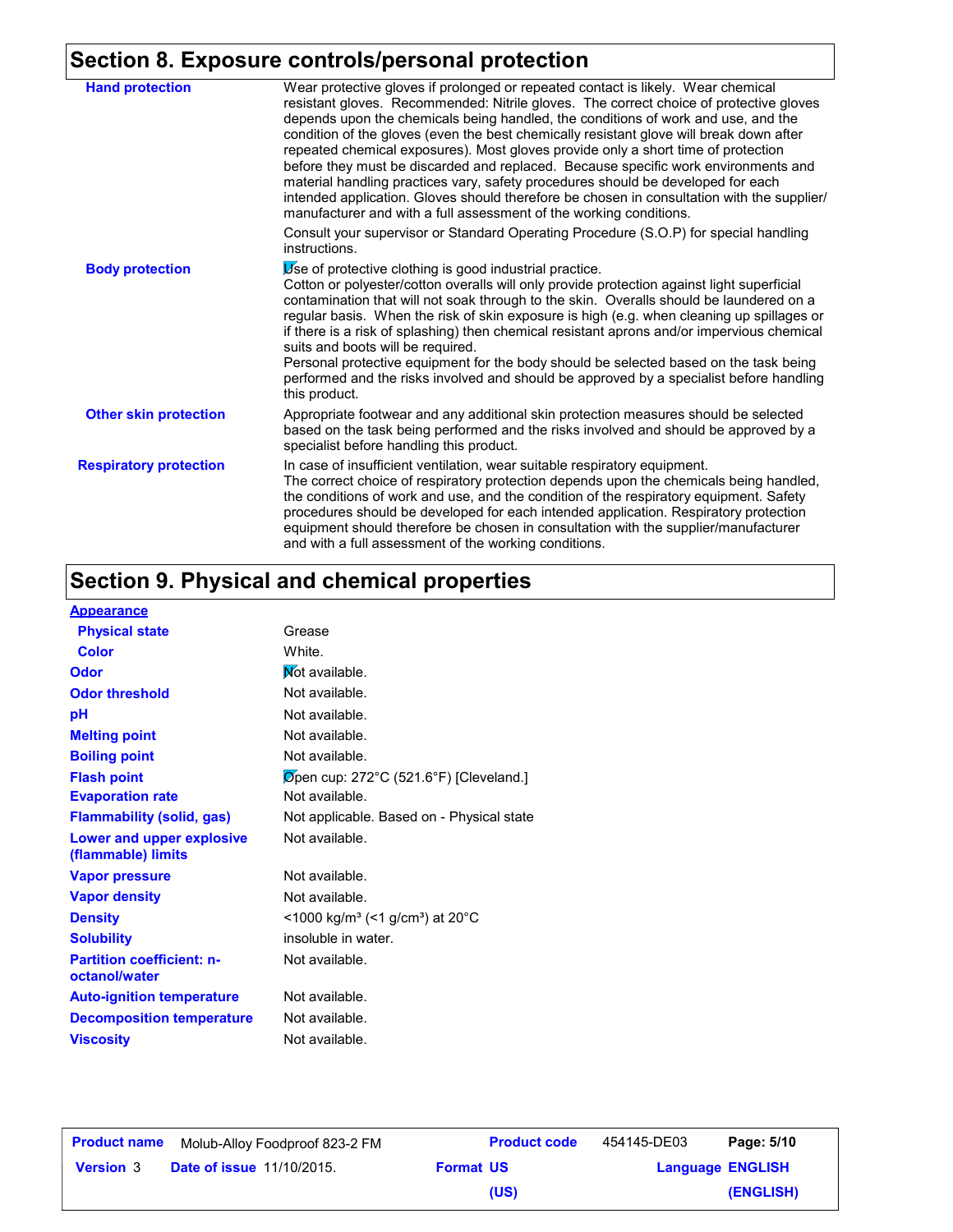# **Section 10. Stability and reactivity**

| <b>Reactivity</b>                            | No specific test data available for this product. Refer to Conditions to avoid and<br>Incompatible materials for additional information.                                |
|----------------------------------------------|-------------------------------------------------------------------------------------------------------------------------------------------------------------------------|
| <b>Chemical stability</b>                    | The product is stable.                                                                                                                                                  |
| <b>Possibility of hazardous</b><br>reactions | Under normal conditions of storage and use, hazardous reactions will not occur.<br>Under normal conditions of storage and use, hazardous polymerization will not occur. |
| <b>Conditions to avoid</b>                   | No specific data.                                                                                                                                                       |
| <b>Incompatible materials</b>                | Reactive or incompatible with the following materials: oxidizing materials.                                                                                             |
| <b>Hazardous decomposition</b><br>products   | Under normal conditions of storage and use, hazardous decomposition products should<br>not be produced.                                                                 |

# **Section 11. Toxicological information**

**Information on toxicological effects**

| <b>Information on the likely</b><br>routes of exposure | Routes of entry anticipated: Dermal, Inhalation.                                                  |
|--------------------------------------------------------|---------------------------------------------------------------------------------------------------|
| <b>Potential acute health effects</b>                  |                                                                                                   |
| <b>Eye contact</b>                                     | No known significant effects or critical hazards.                                                 |
| <b>Skin contact</b>                                    | No known significant effects or critical hazards.                                                 |
| <b>Inhalation</b>                                      | Vapor inhalation under ambient conditions is not normally a problem due to low vapor<br>pressure. |
| <b>Ingestion</b>                                       | No known significant effects or critical hazards.                                                 |
|                                                        | <b>Symptoms related to the physical, chemical and toxicological characteristics</b>               |
| <b>Eye contact</b>                                     | No specific data.                                                                                 |
| <b>Skin contact</b>                                    | Adverse symptoms may include the following:<br>irritation<br>dryness<br>cracking                  |
| <b>Inhalation</b>                                      | No specific data.                                                                                 |
| <b>Ingestion</b>                                       | No specific data.                                                                                 |
|                                                        | Delayed and immediate effects and also chronic effects from short and long term exposure          |
| <b>Short term exposure</b>                             |                                                                                                   |
| <b>Potential immediate</b><br>effects                  | Not available.                                                                                    |
| <b>Potential delayed effects</b>                       | Not available.                                                                                    |
| <b>Long term exposure</b>                              |                                                                                                   |
| <b>Potential immediate</b><br>effects                  | Not available.                                                                                    |
| <b>Potential delayed effects</b>                       | Not available.                                                                                    |
| <b>Potential chronic health effects</b>                |                                                                                                   |
| General                                                | No known significant effects or critical hazards.                                                 |
| <b>Carcinogenicity</b>                                 | No known significant effects or critical hazards.                                                 |
| <b>Mutagenicity</b>                                    | No known significant effects or critical hazards.                                                 |
| <b>Teratogenicity</b>                                  | No known significant effects or critical hazards.                                                 |
| <b>Developmental effects</b>                           | No known significant effects or critical hazards.                                                 |
|                                                        | $-1111 - 120$                                                                                     |

| <b>Product name</b> | Molub-Alloy Foodproof 823-2 FM   |                  | <b>Product code</b> | 454145-DE03             | Page: 6/10 |
|---------------------|----------------------------------|------------------|---------------------|-------------------------|------------|
| <b>Version</b> 3    | <b>Date of issue 11/10/2015.</b> | <b>Format US</b> |                     | <b>Language ENGLISH</b> |            |
|                     |                                  |                  | (US)                |                         | (ENGLISH)  |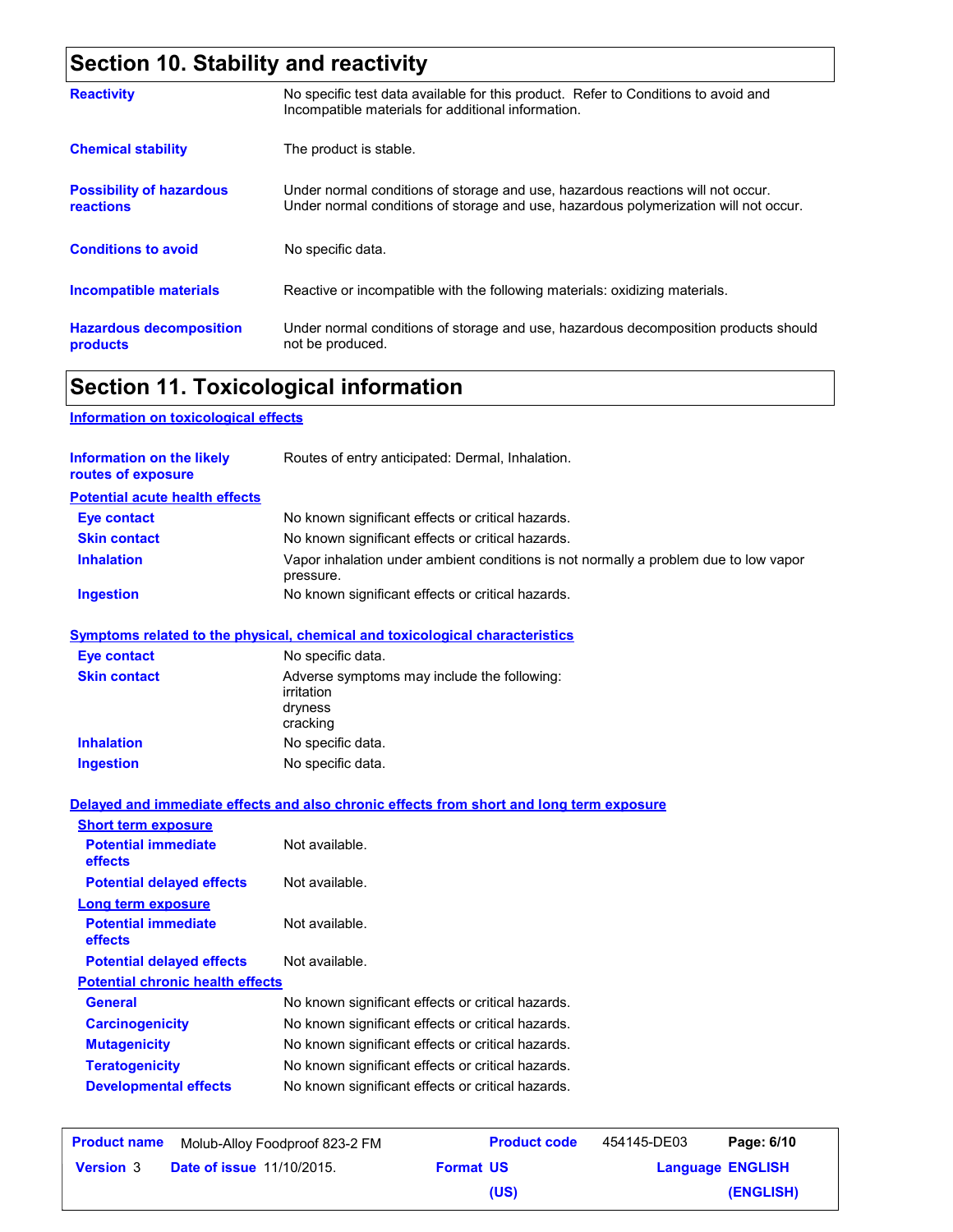### **Section 11. Toxicological information**

**Fertility effects** No known significant effects or critical hazards.

#### **Numerical measures of toxicity**

Not available. **Acute toxicity estimates**

### **Section 12. Ecological information**

#### **Toxicity**

No testing has been performed by the manufacturer.

#### **Persistence and degradability**

Expected to be biodegradable.

#### **Bioaccumulative potential**

Not available.

| <b>Mobility in soil</b>                                       |                                           |
|---------------------------------------------------------------|-------------------------------------------|
| <b>Soil/water partition</b><br>coefficient (K <sub>oc</sub> ) | Not available.                            |
| <b>Mobility</b>                                               | Non-volatile. Grease, insoluble in water. |

**Other adverse effects** No known significant effects or critical hazards.

### **Section 13. Disposal considerations**

The generation of waste should be avoided or minimized wherever possible. Significant quantities of waste product residues should not be disposed of via the foul sewer but processed in a suitable effluent treatment plant. Dispose of surplus and non-recyclable products via a licensed waste disposal contractor. Disposal of this product, solutions and any by-products should at all times comply with the requirements of environmental protection and waste disposal legislation and any regional local authority requirements. Waste packaging should be recycled. Incineration or landfill should only be considered when recycling is not feasible. This material and its container must be disposed of in a safe way. Empty containers or liners may retain some product residues. Avoid dispersal of spilled material and runoff and contact with soil, waterways, drains and sewers. **Disposal methods**

### **Section 14. Transport information**

|                                                                                                     | <b>DOT Classification</b>      | <b>TDG Classification</b> | <b>IMDG</b>                                                               | <b>IATA</b>                                                                                                                                                                                                                                                                                                                                                                                                                                                            |  |
|-----------------------------------------------------------------------------------------------------|--------------------------------|---------------------------|---------------------------------------------------------------------------|------------------------------------------------------------------------------------------------------------------------------------------------------------------------------------------------------------------------------------------------------------------------------------------------------------------------------------------------------------------------------------------------------------------------------------------------------------------------|--|
| <b>UN number</b>                                                                                    | Not regulated.                 | Not regulated.            | <b>UN3077</b>                                                             | <b>UN3077</b>                                                                                                                                                                                                                                                                                                                                                                                                                                                          |  |
| <b>UN proper</b><br>shipping name                                                                   |                                |                           | Environmentally<br>hazardous substance,<br>liquid, n.o.s. (Zinc<br>oxide) | Environmentally<br>hazardous substance,<br>liquid, n.o.s. (Zinc<br>oxide)                                                                                                                                                                                                                                                                                                                                                                                              |  |
| <b>Transport</b><br>hazard class(es)                                                                |                                |                           | 9<br>趁                                                                    | 9<br>$\mathbf{\underline{\mathscr{V}}}% =\mathbb{R}^{d}\times\mathbb{R}^{d}\times\mathbb{R}^{d}\times\mathbb{R}^{d}\times\mathbb{R}^{d}\times\mathbb{R}^{d}\times\mathbb{R}^{d}\times\mathbb{R}^{d}\times\mathbb{R}^{d}\times\mathbb{R}^{d}\times\mathbb{R}^{d}\times\mathbb{R}^{d}\times\mathbb{R}^{d}\times\mathbb{R}^{d}\times\mathbb{R}^{d}\times\mathbb{R}^{d}\times\mathbb{R}^{d}\times\mathbb{R}^{d}\times\mathbb{R}^{d}\times\mathbb{R}^{d}\times\mathbb{R}^{$ |  |
| <b>Packing group</b>                                                                                |                                |                           | Ш                                                                         | $\mathbf{III}$                                                                                                                                                                                                                                                                                                                                                                                                                                                         |  |
| <b>Product name</b>                                                                                 | Molub-Alloy Foodproof 823-2 FM |                           | <b>Product code</b>                                                       | 454145-DE03<br>Page: 7/10                                                                                                                                                                                                                                                                                                                                                                                                                                              |  |
| <b>Language ENGLISH</b><br><b>Date of issue 11/10/2015.</b><br><b>Format US</b><br><b>Version 3</b> |                                |                           |                                                                           |                                                                                                                                                                                                                                                                                                                                                                                                                                                                        |  |

**(US)**

**(ENGLISH)**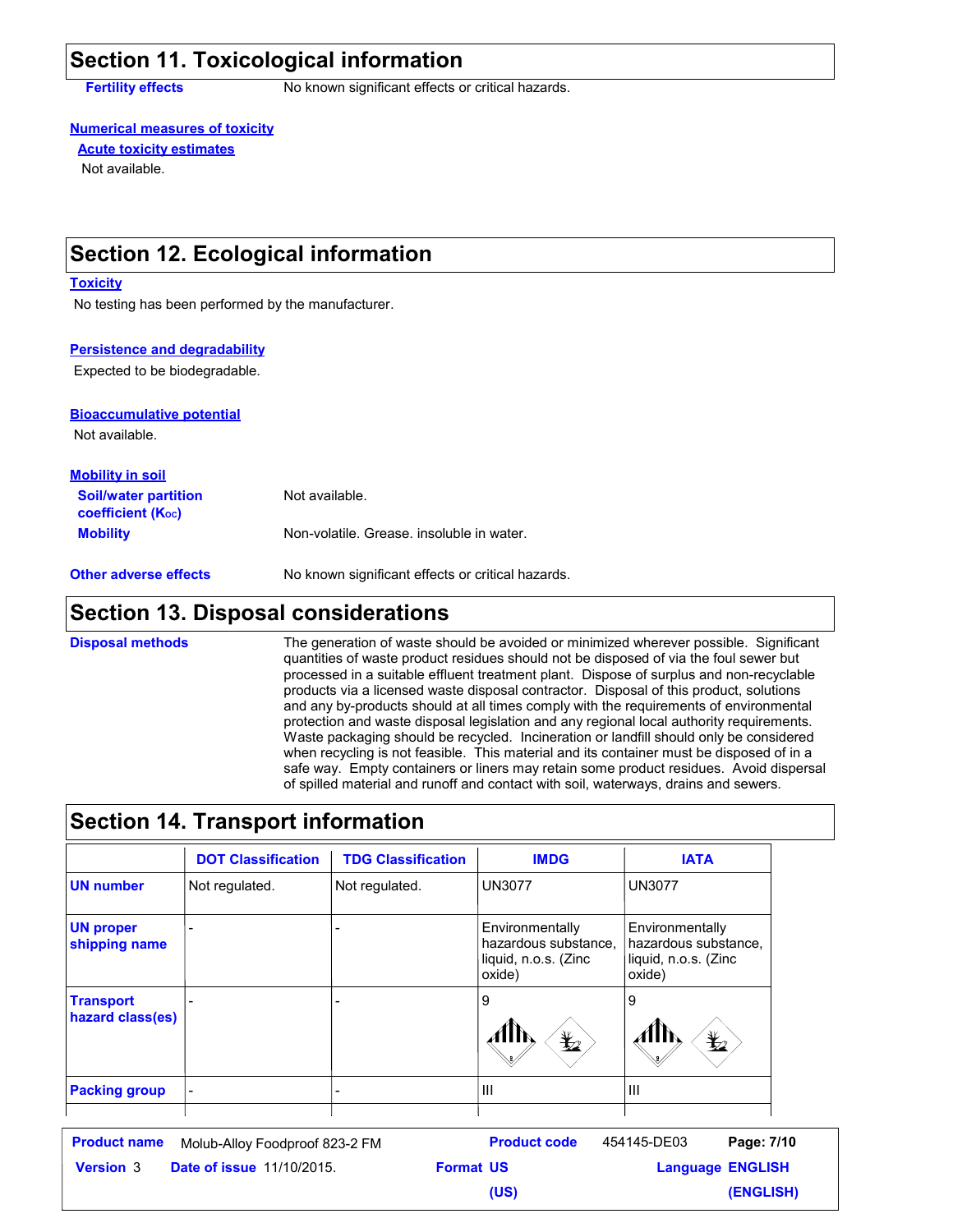| <b>Section 14. Transport information</b> |     |     |                                                                                                                                                                                                                                          |                                                                                                                                                                                                                                 |  |
|------------------------------------------|-----|-----|------------------------------------------------------------------------------------------------------------------------------------------------------------------------------------------------------------------------------------------|---------------------------------------------------------------------------------------------------------------------------------------------------------------------------------------------------------------------------------|--|
| <b>Environmental</b><br>hazards          | No. | No. | Yes.                                                                                                                                                                                                                                     | Yes.                                                                                                                                                                                                                            |  |
| <b>Additional</b><br><b>information</b>  |     |     | This product is not<br>requlated as a<br>dangerous good<br>when transported in<br>sizes of $\leq 5$ L or $\leq 5$ kg.<br>provided the<br>packagings meet the<br>general provisions of<br>4.1.1.1, 4.1.1.2 and 4.<br>1.1.4 to $4.1.1.8$ . | This product is not<br>requlated as a<br>dangerous good<br>when transported in<br>sizes of $\leq 5$ L or $\leq 5$ kg,<br>provided the<br>packagings meet the<br>general provisions of<br>5.0.2.4.1, 5.0.2.6.1.1<br>and 5.0.2.8. |  |
|                                          |     |     | <b>Emergency</b><br>schedules (EmS)<br>F-A. S-F                                                                                                                                                                                          |                                                                                                                                                                                                                                 |  |

**Special precautions for user** Not available.

**Transport in bulk according to Annex II of MARPOL 73/78 and the IBC Code**

Not available.

## **Section 15. Regulatory information**

#### **U.S. Federal regulations**

**(TSCA 8b)**

**United States inventory** All components are listed or exempted.

#### **SARA 302/304**

**Composition/information on ingredients**

No products were found.

#### **SARA 311/312**

**Classification** Not applicable.

#### **SARA 313**

|                              | <b>Product name</b> | <b>CAS number</b> | <b>Concentration</b> |
|------------------------------|---------------------|-------------------|----------------------|
| <b>Form R - Reporting</b>    | Zinc oxide          | 1314-13-2         | $14.99 - 5$          |
| requirements                 | zinc sulfide        | 1314-98-3         | $ 0.8 - 1$           |
| <b>Supplier notification</b> | Zinc oxide          | 1314-13-2         | $4.99 - 5$           |
|                              | zinc sulfide        | 1314-98-3         | $0.8 - 1$            |

SARA 313 notifications must not be detached from the SDS and any copying and redistribution of the SDS shall include copying and redistribution of the notice attached to copies of the SDS subsequently redistributed. **State regulations**

| <u>olale regulations</u>          |                                                                                                           |
|-----------------------------------|-----------------------------------------------------------------------------------------------------------|
| <b>Massachusetts</b>              | The following components are listed: ZINC OXIDE FUME                                                      |
| <b>New Jersey</b>                 | The following components are listed: Oil mist, mineral (white mineral oil); ZINC OXIDE;<br>ZINC compounds |
| <b>Pennsylvania</b>               | The following components are listed: ZINC OXIDE (ZNO); ZINC COMPOUNDS                                     |
| <b>California Prop. 65</b>        | No products were found.                                                                                   |
| <b>Other regulations</b>          |                                                                                                           |
| <b>Australia inventory (AICS)</b> | At least one component is not listed.                                                                     |
| <b>Canada inventory</b>           | At least one component is not listed.                                                                     |
| <b>China inventory (IECSC)</b>    | At least one component is not listed.                                                                     |
| <b>Japan inventory (ENCS)</b>     | All components are listed or exempted.                                                                    |
| <b>Korea inventory (KECI)</b>     | All components are listed or exempted.                                                                    |
|                                   | At least one component is not listed.                                                                     |
|                                   |                                                                                                           |

| <b>Product name</b> | Molub-Alloy Foodproof 823-2 FM   |                  | <b>Product code</b> | 454145-DE03 | Page: 8/10              |
|---------------------|----------------------------------|------------------|---------------------|-------------|-------------------------|
| <b>Version</b> 3    | <b>Date of issue 11/10/2015.</b> | <b>Format US</b> |                     |             | <b>Language ENGLISH</b> |
|                     |                                  |                  | (US)                |             | (ENGLISH)               |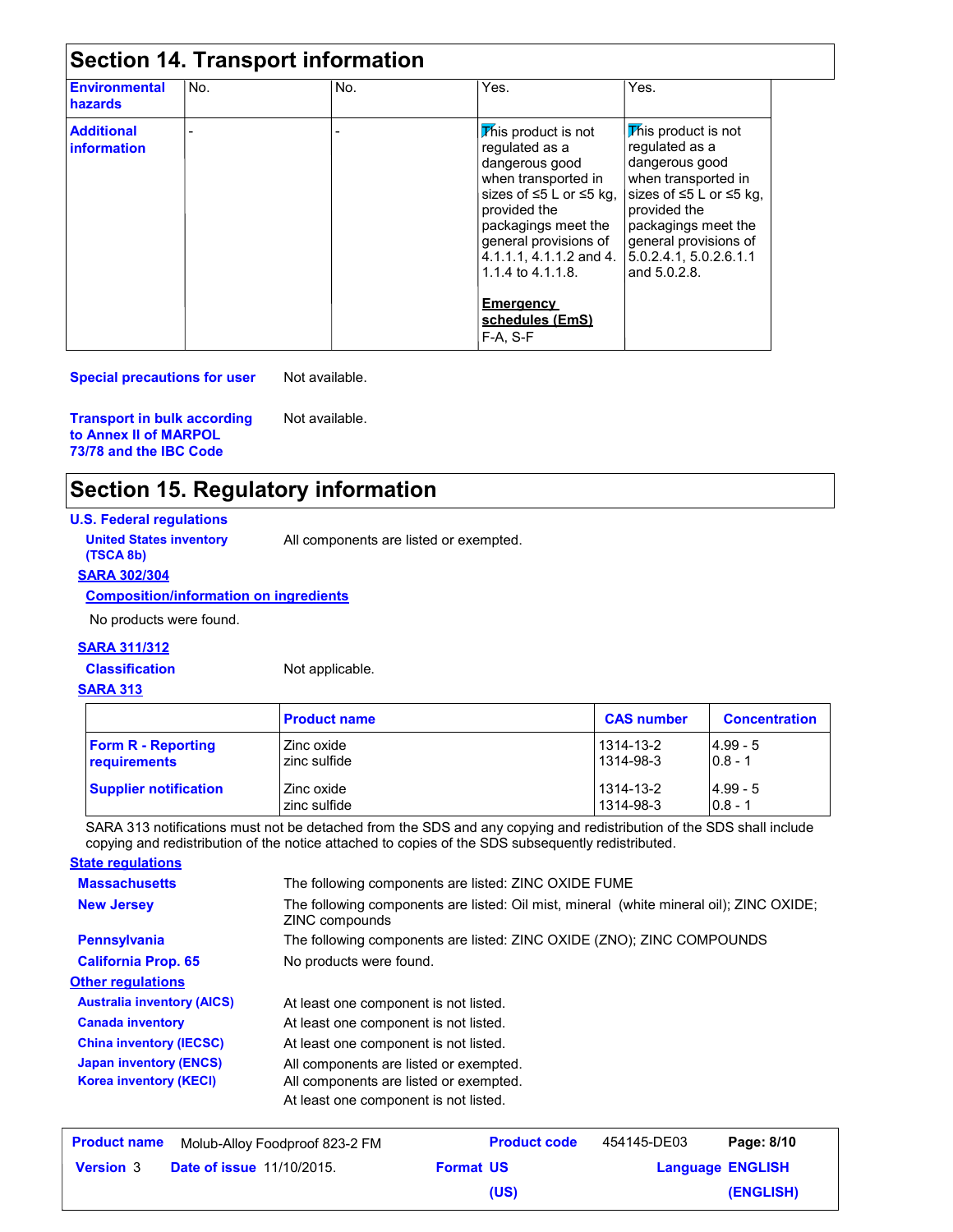### **Section 15. Regulatory information**

# **Philippines inventory (PICCS)**

**Taiwan inventory (CSNN)** All components are listed or exempted.

**REACH Status** The company, as identified in Section 1, sells this product in the EU in compliance with the current requirements of REACH.

### **Section 16. Other information**





**Caution: HMIS® ratings are based on a 0-4 rating scale, with 0 representing minimal hazards or risks, and 4 representing significant hazards or risks Although HMIS® ratings are not required on SDSs under 29 CFR 1910. 1200, the preparer may choose to provide them. HMIS® ratings are to be used with a fully implemented HMIS® program. HMIS® is a registered mark of the National Paint & Coatings Association (NPCA). HMIS® materials may be purchased exclusively from J. J. Keller (800) 327-6868.**

#### **National Fire Protection Association (U.S.A.)**



| <b>History</b>                    |                                                                                                                                                                                                                                                                                                                                                                                                                                                                                                                                                                                                                                                                                                                                                                                                                                                                                                                                                                                                                                                                                                                                                                                                                                                                                                                                                                                                             |
|-----------------------------------|-------------------------------------------------------------------------------------------------------------------------------------------------------------------------------------------------------------------------------------------------------------------------------------------------------------------------------------------------------------------------------------------------------------------------------------------------------------------------------------------------------------------------------------------------------------------------------------------------------------------------------------------------------------------------------------------------------------------------------------------------------------------------------------------------------------------------------------------------------------------------------------------------------------------------------------------------------------------------------------------------------------------------------------------------------------------------------------------------------------------------------------------------------------------------------------------------------------------------------------------------------------------------------------------------------------------------------------------------------------------------------------------------------------|
| Date of issue/Date of<br>revision | 11/10/2015.                                                                                                                                                                                                                                                                                                                                                                                                                                                                                                                                                                                                                                                                                                                                                                                                                                                                                                                                                                                                                                                                                                                                                                                                                                                                                                                                                                                                 |
| Date of previous issue            | 06/12/2015.                                                                                                                                                                                                                                                                                                                                                                                                                                                                                                                                                                                                                                                                                                                                                                                                                                                                                                                                                                                                                                                                                                                                                                                                                                                                                                                                                                                                 |
| <b>Prepared by</b>                | <b>Product Stewardship</b>                                                                                                                                                                                                                                                                                                                                                                                                                                                                                                                                                                                                                                                                                                                                                                                                                                                                                                                                                                                                                                                                                                                                                                                                                                                                                                                                                                                  |
| <b>Key to abbreviations</b>       | ACGIH = American Conference of Industrial Hygienists<br>ATE = Acute Toxicity Estimate<br><b>BCF</b> = Bioconcentration Factor<br>CAS Number = Chemical Abstracts Service Registry Number<br>GHS = Globally Harmonized System of Classification and Labelling of Chemicals<br>IATA = International Air Transport Association<br>IBC = Intermediate Bulk Container<br><b>IMDG = International Maritime Dangerous Goods</b><br>LogPow = logarithm of the octanol/water partition coefficient<br>MARPOL 73/78 = International Convention for the Prevention of Pollution From Ships,<br>1973 as modified by the Protocol of 1978. ("Marpol" = marine pollution)<br>OEL = Occupational Exposure Limit<br>SDS = Safety Data Sheet<br>STEL = Short term exposure limit<br>TWA = Time weighted average<br>UN = United Nations<br>UN Number = United Nations Number, a four digit number assigned by the United<br>Nations Committee of Experts on the Transport of Dangerous Goods.<br>Varies = may contain one or more of the following 101316-69-2, 101316-70-5,<br>101316-71-6, 101316-72-7, 64741-88-4, 64741-89-5, 64741-95-3, 64741-96-4,<br>64741-97-5, 64742-01-4, 64742-44-5, 64742-45-6, 64742-52-5, 64742-53-6, 64742-54-7,<br>64742-55-8, 64742-56-9, 64742-57-0, 64742-58-1, 64742-62-7, 64742-63-8, 64742-64-9,<br>64742-65-0, 64742-70-7, 72623-85-9, 72623-86-0, 72623-87-1, 74869-22-0, 90669-74-2 |

**Indicates information that has changed from previously issued version.**

**Notice to reader**

| <b>Product name</b> | Molub-Alloy Foodproof 823-2 FM   |                  | <b>Product code</b> | 454145-DE03             | Page: 9/10 |
|---------------------|----------------------------------|------------------|---------------------|-------------------------|------------|
| <b>Version 3</b>    | <b>Date of issue 11/10/2015.</b> | <b>Format US</b> |                     | <b>Language ENGLISH</b> |            |
|                     |                                  |                  | (US)                |                         | (ENGLISH)  |